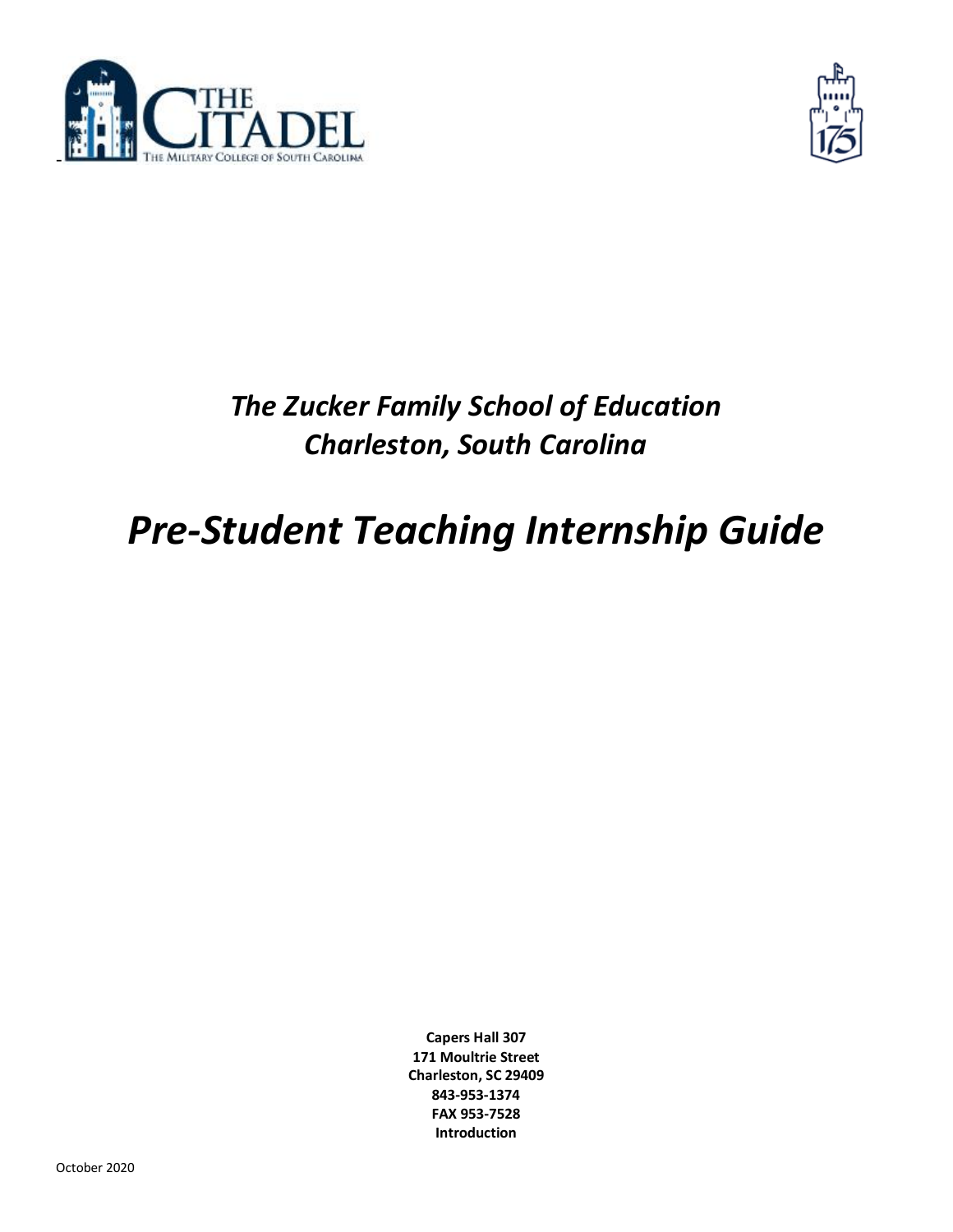The Student Teaching Internship is the capstone of the professional preparation program leading to initial certification for middle and secondary teaching in specific content areas and initial certification for physical education teaching K-12. The organization of the Student Teaching Internship strengthens the knowledge, skills, and dispositions necessary for a teacher candidate to begin working as a professional educator.

The Student Teaching Internship is a bridge between educational theory and practice. Within this supervised teaching experience, the teacher candidate begins the transition from teacher candidate to professional teacher. A successful transition requires the teacher candidate to demonstrate knowledge, dedication, enthusiasm, and professionalism. In turn, the Cooperating Teacher and College Supervisor will provide encouragement, assistance, trust, and compassion to the student teacher candidate.

The Citadel Zucker Family School of Education Director of Clinical Practices, Partnerships and Recruitment coordinates all field experiences and internships for the program and works directly with each school and district to provide the best possible placement. The Citadel's Zucker Family School of Education greatly appreciates the teachers, administrators, and staff members who provide the Citadel faculty and teacher candidates with outstanding professional opportunities and experiences in the public schools.

*The Pre-Student Teaching Internship* handbook is for prospective Student Teaching Interns and provides a summary of the information on policies and procedures of the Teaching Internship Program. Refer to the Student Teacher Guidelines on the ZFSOE website for more detailed information on the program. The Secondary Teacher Education Programs at The Citadel adhere to the standards of their respective national specialized professional associations (SPA), Council for the Accreditation of Educator Preparation (CAEP), South Carolina System for Assisting, Developing, and Evaluating Professional Teaching (ADEPT), and follow the procedures provided by the South Carolina State Department of Education.

## **Overview of the Student Teaching Internship Experience**

# **Goals and Objectives of the Student Teaching Internship**

The Professional Internship in Teaching is the last course in the professional education sequence. The course assignment requires the intern to complete sixty consecutive days of teaching in a public school under the supervision of a qualified Cooperating Teacher and College Supervisor. Cooperating Teachers are required to attend training for Cooperating Teachers and College Supervisors in order to supervise Student Teaching Interns. The Cooperating Teacher guides the Intern on a day-to-day basis, and they become a team responsible for instruction. During the initial phase of the internship, the Intern is oriented to the routines and operations of the school and classes. The Intern gradually assumes responsibility for all planning and instruction and becomes the lead teacher. During the concluding weeks of the internship, the intern slowly and carefully relinquishes all responsibilities to the Cooperating Teacher and conducts additional observations in other classrooms. Both the Cooperating Teacher and the College Supervisor will be responsible for supporting and evaluating the Intern in this experience. The teaching intern will meet all requirements for certification in the State of South Carolina. All documentation will be kept on file at The Citadel.

To accomplish these goals, the teaching intern will be required to:

- 1. maintain a high standard of ethics and professionalism;
- 2. assume professional responsibility to prepare materials without tardiness, complete assigned duties without reminders, and be punctual in attendance;
- 3. incorporate into the daily routine the feedback and concepts suggested by the cooperating teacher and college supervisor;
- 4. cooperate with others involved with instruction;
- 5. interact professionally with students;
- 6. demonstrate knowledge of content;
- 7. set appropriate educational goals and plan curricula;
- 8. plan and teach daily lessons using a variety of general methods of instruction and assess the effectiveness in terms of student learning;
- 9. use teaching/learning theory and knowledge of developmental differences in planning for instruction;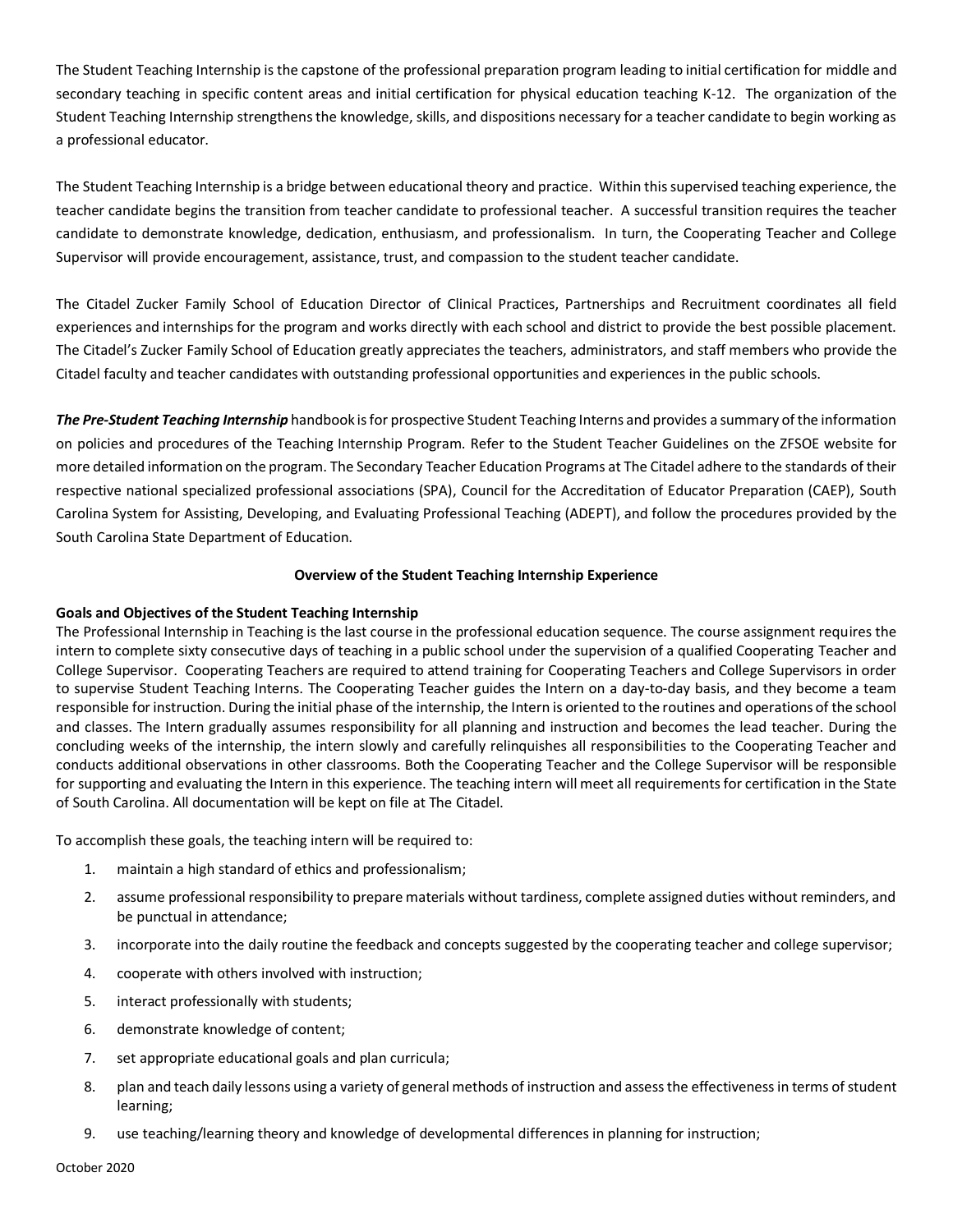- 10. teach lessons with accurate content, resulting in demonstrated student learning;
- 11. utilize computer-assisted instruction, educational technology, media and materials;
- 12. construct and analyze a variety of assessment tools;
- 13. incorporate skills for building self-esteem in students;
- 14. develop and implement different classroom management strategies for individual and group instruction;
- 15. meet individual needs of culturally diverse students and persons with exceptionalities;
- 16. use collaboration and consultation skills;
- 17. demonstrate the use of concise and accurate writing and oral skills;
- 18. maintain accuracy and confidentiality of school records;
- 19. participate in evaluations with the College Supervisor, Cooperating Teacher, and any others specified by the College Supervisor;
- 20. attend **all** scheduled Citadel campus meetings and seminars;
- 21. self-assess teaching effectiveness and areas needed for professional growth;
- 22. maintain a LiveText Internship Portfolio;
- 23. complete sixty (60) continuous school days in the placement;
- 24. submit negative tuberculin form prior to first day you enter to school; and
- 25. submit liability insurance form as directed prior to first day in the schools.

#### **Program Organization**

The placement, overall supervision, and monitoring of Student Teaching Interns are administered by the Director of Clinical Practices, Partnerships, and Recruitment. The Director works collaboratively with College Supervisors, Cooperating Teachers, and school administrators in resolving issues that may arise regarding placement or performance.

The Director will:

- a) function as The Citadel's liaison with area schools facilitating communication and coordinating requests between professional education programs and local school personnel;
- b) verify that candidates requesting placements as professional interns meet all program, institution, and state requirements;
- c) plan and conduct seminars for student teaching interns;
- d) work collaboratively with local school districts and area colleges on ADEPT training and other related matters; and
- e) conduct college orientation sessions with Cooperating Teachers.

As required by state policy, Student Teaching Internships take place in carefully selected public schools that provide appropriate instructional, supervisory, and physical resources for teacher candidates where the principals and teachers demonstrate commitment to participating in the professional development of pre-service teachers.

#### **1. Cooperating schools will:**

- a) be accredited by the State Department of Education and, when applicable, the Southern Association of Colleges and Schools;
- b) possess a well-defined curriculum and adequate teaching resources;
- c) possess adequate physical facilities and enrollment patterns;
- d) have a staff that demonstrates a willingness to work with student teaching interns;
- e) have or possess evidence of a safe and orderly environment; and
- f) provide opportunities for student teaching interns to experience appropriate methods, materials, and professional relationships.

#### **2. Cooperating Teachers will:**

- a) possess continuing contract teacher status;
- b) possess a professional teaching certificate in the content area;
- c) complete the South Carolina Expanded ADEPT Support and Evaluation System training for cooperating teacher and college